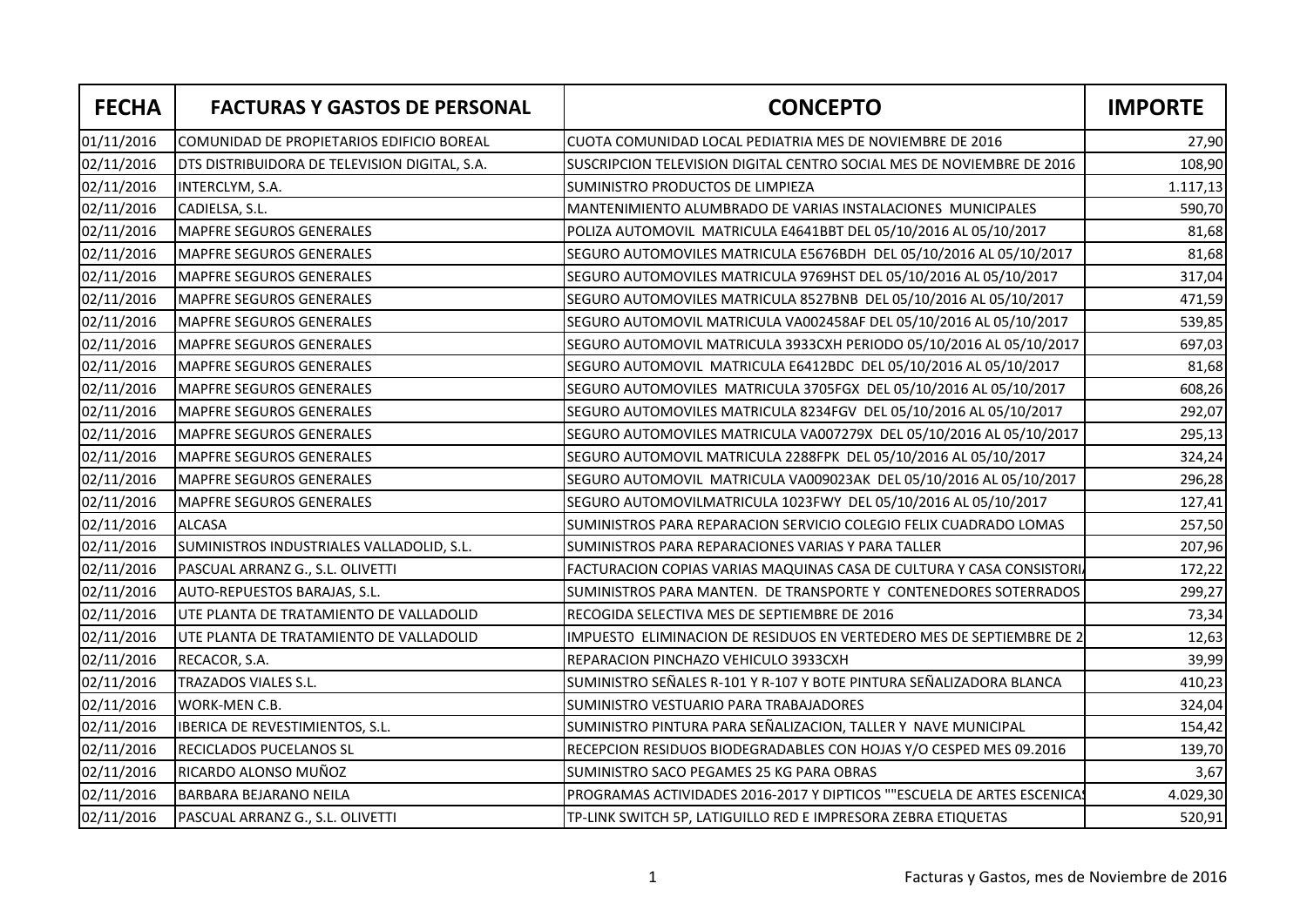| 02/11/2016 | IMPRESIONES SERIGRAFICAS MUÑOZ, S.L.          | DIPTICOS EXPOSICION YOLANDA MORENO TORRADO                             | 169,28    |
|------------|-----------------------------------------------|------------------------------------------------------------------------|-----------|
| 02/11/2016 | SOCIEDAD ESPAÑOLA DE RADIODIFUSION (SER)      | CUÑAS DIAL VALLADOLID FIESTAS DEL CARMEN 2016                          | 91,48     |
| 02/11/2016 | SOCIEDAD ESPAÑOLA DE RADIODIFUSION (SER)      | CUÑAS CADENA SER FIESTAS DEL CARMEN 2016                               | 440,91    |
| 02/11/2016 | SOCIEDAD ESPAÑOLA DE RADIODIFUSION (SER)      | CUÑAS 40 VALLADOLID FIESTAS DEL CARMEN 2016                            | 156,38    |
| 02/11/2016 | CEPSA CARD, S.A.                              | SUMINISTRO GASOLINA SIN PLOMO MES DE SEPTIEMBRE DE 2016                | 303,68    |
| 02/11/2016 | A. BASCULAS A. SANZ, S.A.                     | REPARACION BASCULA                                                     | 90,75     |
| 02/11/2016 | MARIA BEL GALACHE ANTOLIN                     | SUMINISTRO PANTALONES PARA TRABAJADORES DEL SERVICIO DE LIMPIEZA       | 42,16     |
| 02/11/2016 | <b>ALCASA</b>                                 | SUMINISTRO CABEZAL PRESTO PARA REPARACION GRIFO EN POLIDEPORTIVO       | 51,75     |
| 02/11/2016 | SERVICIO DE PREVENCION INTEGRAL LEON S.A.     | VIGILANCIA DE LA SALUD EXENTA                                          | 38,66     |
| 02/11/2016 | HIJO DE CIRIACO SANCHEZ, S.A.                 | MATERIALES PARA HACER CHAPA DE TAPA BARREDORA                          | 126,86    |
| 02/11/2016 | QUIMICOS LOS ABUELOS, S.L.                    | SUMINISTROS PARA CLORAR DEPOSITOS YESERAS Y AVDA DEL CERRO             | 726,00    |
| 02/11/2016 | EXCLUSIVAS MAOR, S.L.                         | PIEZAS PARA REPARACIÓN DEL CORTA CESPED                                | 459,99    |
| 02/11/2016 | <b>GRUPO MIS POLLITOS, S.L.</b>               | GESTION ESCUELA INFANTIL MUNICIPAL GLORIA FUERTES MES DE OCTUBRE DE 20 | 3.755,02  |
| 02/11/2016 | COMERCIAL DE FUNDICION VALLISOLETANA          | SUMINISTROS PARA JARDINES Y PARA REPARACION FUGA DE RIEGO              | 202,47    |
| 02/11/2016 | M. DEL CARMEN DIAZ SILVA                      | SUMINISTROS DE FERRETERIA PERIODO DE ENERO A SEPTIEMBRE DE 2016        | 221,89    |
| 02/11/2016 | TALLERES PEHIMA, S.L.                         | FABRICAR PIEZA SEGUN MUESTRA                                           | 163,18    |
| 02/11/2016 | DECORACION MORALES HOGAR, S.L.                | REPARACION ESTORES CASA CONSISTORIAL                                   | 572,45    |
| 03/11/2016 | <b>BANCO CAJA ESPAÑA</b>                      | COMISION PRESENTACION PROCESO 02/11/2016                               | 0,54      |
| 04/11/2016 | AGENCIA ESTATAL DE ADMINISTRACIÓN TRIBUTARIA  | PAGO EMBARGO NÓMINAS TRABAJADORES/AS                                   | 773,39    |
| 04/11/2016 | GAS NATURAL S.U.R. SDG, S.A.                  | GAS NATURAL VESTUARIOS CAMPO DE FUTBOL DEL 23.07 AL 23/8-2016          | 92,57     |
| 04/11/2016 | GAS NATURAL SERVICIOS SDG, S.A.               | GAS NATURAL CONSULTORIO Y OTRAS INSTALACIONES DEL 23.07 AL 23/8-2016   | 527,08    |
| 07/11/2016 | JUZGADO DE INSTRUCCION Nº 4 DE SALAMANCA      | EMBARGO NOMINA DE TRABAJADOR/A                                         | 109,15    |
| 07/11/2016 | <b>NOMINAS LABORALES</b>                      | EMBARGO NOMINA DE TRABAJADOR/A                                         | 97,99     |
| 07/11/2016 | GRUPO INTEVELESA, S.A.                        | ITV VEHÍCULO 8527BNB                                                   | 48,49     |
| 08/11/2016 | NOMINAS E INDEMNIZACIONES CONCEJALES          | INDEMNIZACIONES CONCEJALES MES DE OCTUBRE DE 2016                      | 1.152,48  |
| 10/11/2016 | DIPUTACION PROVINCIAL DE VALLADOLID           | COMPENSACION ECONOMICA POR INGRESOS EN EJECUTIVA 3ER TRIM. 2016        | 7.318,79  |
| 10/11/2016 | DIPUTACION PROVINCIAL DE VALLADOLID           | TASA DE GESTION EJECUTIVA RECAUDACION EJECUTIVA 3ER TRIM. 2016         | 6.967,94  |
| 10/11/2016 | COMUNIDAD DE PROPIETARIOS PL. DE LA CRUZ, 1-9 | CUOTA COMUNIDAD LOCALES PLAZA DE LA CRUZ MES DE NOVIEMBRE DE 2016      | 80,38     |
| 11/11/2016 | <b>BANCO BILBAO VIZCAYA</b>                   | AMORTIZACION E INTERESES PRESTAMO NUM. 9550283913                      | 47.983,61 |
| 11/11/2016 | GRUPO INTEVELESA, S.A.                        | INSPECCION TECNICA DEL VEHICULO 3705FGX                                | 48,49     |
| 11/11/2016 | GRUPO INTEVELESA, S.A.                        | INSPECCION TECNICA DEL VEHICULO 8234FGV                                | 18,83     |
| 14/11/2016 | <b>BANCO BILBAO VIZCAYA</b>                   | AMORTIZACION E INTERESES PRESTAMO NUM. 9546372425                      | 14.898,75 |
| 16/11/2016 | <b>BANCO CAJA ESPAÑA</b>                      | AMORTIZACION E INTERESES PRESTAMO NUMERO 2108-4364-35-0534058508       | 7.190,78  |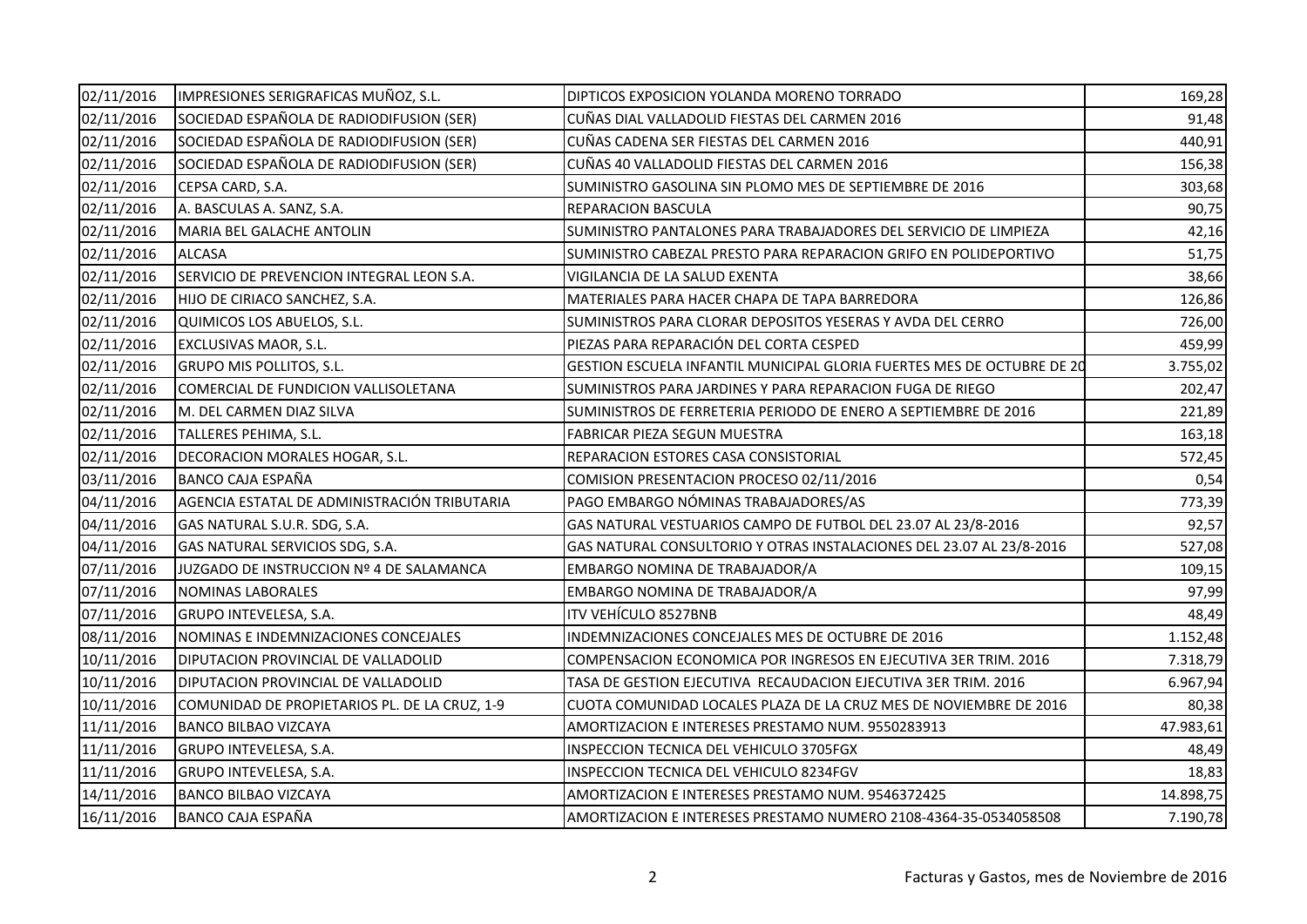| 16/11/2016 | CAIXABANK, S.A.                         | <b>COMISIONES IVA</b>                                                  | 0,61       |
|------------|-----------------------------------------|------------------------------------------------------------------------|------------|
| 17/11/2016 | <b>BANCO BILBAO VIZCAYA</b>             | CANCELACIÓN PARCIAL PRÉSTAMO Nº 00050283913                            | 800.807,23 |
| 17/11/2016 | ANAGRAM DIGITAL, S.L.                   | DEVOLUCION RECIBO TASA ABASTEC. AGUA                                   | 43,92      |
| 17/11/2016 | <b>JESUS MARIA GRANADO REPISO</b>       | DEVOLUCION IMV POR BAJAS DEFINITIVAS                                   | 102,67     |
| 17/11/2016 | BANCO CAJA ESPAÑA                       | COMISION PRESENTACION PROCESO 15/11/2016                               | 0,54       |
| 18/11/2016 | CAIXA D'ESTALVIS I PENSION DE BARCELONA | <b>COMISION SERVICIO TRIBUTOS</b>                                      | 0,36       |
| 18/11/2016 | EL MUNDO, UNIDAD EDITORIAL, S.A.        | SUSCRIPCION EL MUNDO AYUNTAMIETNO DEL 26/8 AL 25/11                    | 110,50     |
| 18/11/2016 | ESCUELA DE ATLETISMO MAYTE MARTINEZ     | CLASES DE ATLETISMO ABRIL Y MAYO 2016; CONVENIO 2015-2016              | 1.025,00   |
| 18/11/2016 | ACTIVA PARQUES Y JARDINES S.L.          | REPARACION SUELO CESPED CAMPO DE FUTBOL                                | 3.738,90   |
| 18/11/2016 | <b>AUVASA</b>                           | SUBVENCION A LA EXPLOTACIÓN OCTUBRE DE 2016                            | 20.879,12  |
| 18/11/2016 | <b>IBERDROLA CLIENTES S.A.U.</b>        | ENERGIA ELECTRICA ALUMBRADO PUBLICO, Y EDIFICIOS MUNICIPALES VARIOS    | 22.144,13  |
| 18/11/2016 | ANTONIA DE JUAN CUENCA                  | RECARGA BONOBUS MES DE OCTUBRE DE 2016                                 | 91,00      |
| 18/11/2016 | CADIELSA, S.L.                          | SUMINISTROS PARA MANTENIMIENTO ALUMBRADO PUBLICO Y POLIDEPORTIVO       | 341,33     |
| 18/11/2016 | MATA DIGITAL, S.L.                      | CARTELES Y OCTAVILLAS DE GALA FLAMENCA 2016                            | 85,00      |
| 18/11/2016 | PASCUAL ARRANZ G., S.L. OLIVETTI        | REPARACION FAX SAMSUNG CASA CONSISTORIAL                               | 83,49      |
| 18/11/2016 | INTERCLYM, S.A.                         | SUMINISTRO PRODUCTOS PARA SERVICIO DE LIMPIEZA                         | 747,85     |
| 18/11/2016 | RICARDO ALONSO MUÑOZ                    | SUMINISTRO ADOQUINES ROJO PARA PARQUE INFANTIL DE PLAZA DE LA CRUZ     | 481,88     |
| 18/11/2016 | RECACOR, S.A.                           | REPARACION PINCHAZOS VEHICULOS VA7279X Y 9769HST                       | 179,99     |
| 18/11/2016 | PASCUAL ARRANZ G., S.L. OLIVETTI        | TONER KYOCERA TK-110 FS 720/820/920 PARA PLANTA BAJA CASA CONSISTORIAL | 123,96     |
| 18/11/2016 | AGROGARCIA 2000 S.L.                    | REPARACION CORTACESPED ISEKI                                           | 606,31     |
| 18/11/2016 | ENER CONSULTORES ASESORIA ENERGETICA    | ESTUDIO OPTIMIZACION RECIBOS DE ENERGIA ELECTRICA                      | 1.210,00   |
| 18/11/2016 | <b>EMILIA GARCIA CARRERA</b>            | BOTE ESPUMA CONTRON PARA OBRAS                                         | 7,56       |
| 18/11/2016 | TRANSCON VALLADOLID, S.A.               | GESTION RESIDUOS Y CONTENEDOR HUERTOS ECOLOGICOS                       | 73,70      |
| 18/11/2016 | TRANSCON VALLADOLID, S.A.               | GESTION RESIDUOS Y ALQUILER MENSUAL CONTENEDOR P.I. LA MORA OCTUBRE    | 121,00     |
| 18/11/2016 | TRANSCON VALLADOLID, S.A.               | GESTION PUNTO LIMPIO MES DE OCTUBRE DE 2016                            | 709,28     |
| 18/11/2016 | ANA BELEN RODRIGUEZ BUSTOS              | LIMPIEZA CORTINAS                                                      | 26,31      |
| 18/11/2016 | JUAN CARLOS PALACIOS                    | GANCHOS GRANDES PARA TELON CASA DE CULTURA                             | 189,97     |
| 18/11/2016 | <b>CLASES DE MANUALIDADES</b>           | COSTO SUBVENCIÓN ACTIVIDADES PERSONAL AYTO. SEGÚN CONVENIO             | 52,00      |
| 18/11/2016 | CONSTRUCCIONES Y CONTRATAS, S.A.        | MANTENIMIENTO RED DE SANEAMIENTO MES DE OCTUBRE DE 2016                | 417,63     |
| 18/11/2016 | SECURITAS DIRECT, S.A.U.                | MANTENIMIENTO ALARMA COLEGIO JOAQUIN DIAZ-NOVIEMBRE Y DICIEMBRE DE     | 89,35      |
| 18/11/2016 | <b>SCHINDLER</b>                        | MANTENIMIENTO ASCENSOR CENTRO SOCIAL POLIVALENTE MES DE OCTUBRE DE     | 71,50      |
| 18/11/2016 | HAGS-SWELEK, S.A.                       | JUEGOS INFANTILES PARA PARQUE PLAZA DE LA CRUZ                         | 19.723,00  |
| 18/11/2016 | <b>AUVASA</b>                           | SUBVENCION A LA EXPLOTACION NOVIEMBRE DE 2016                          | 20.879,12  |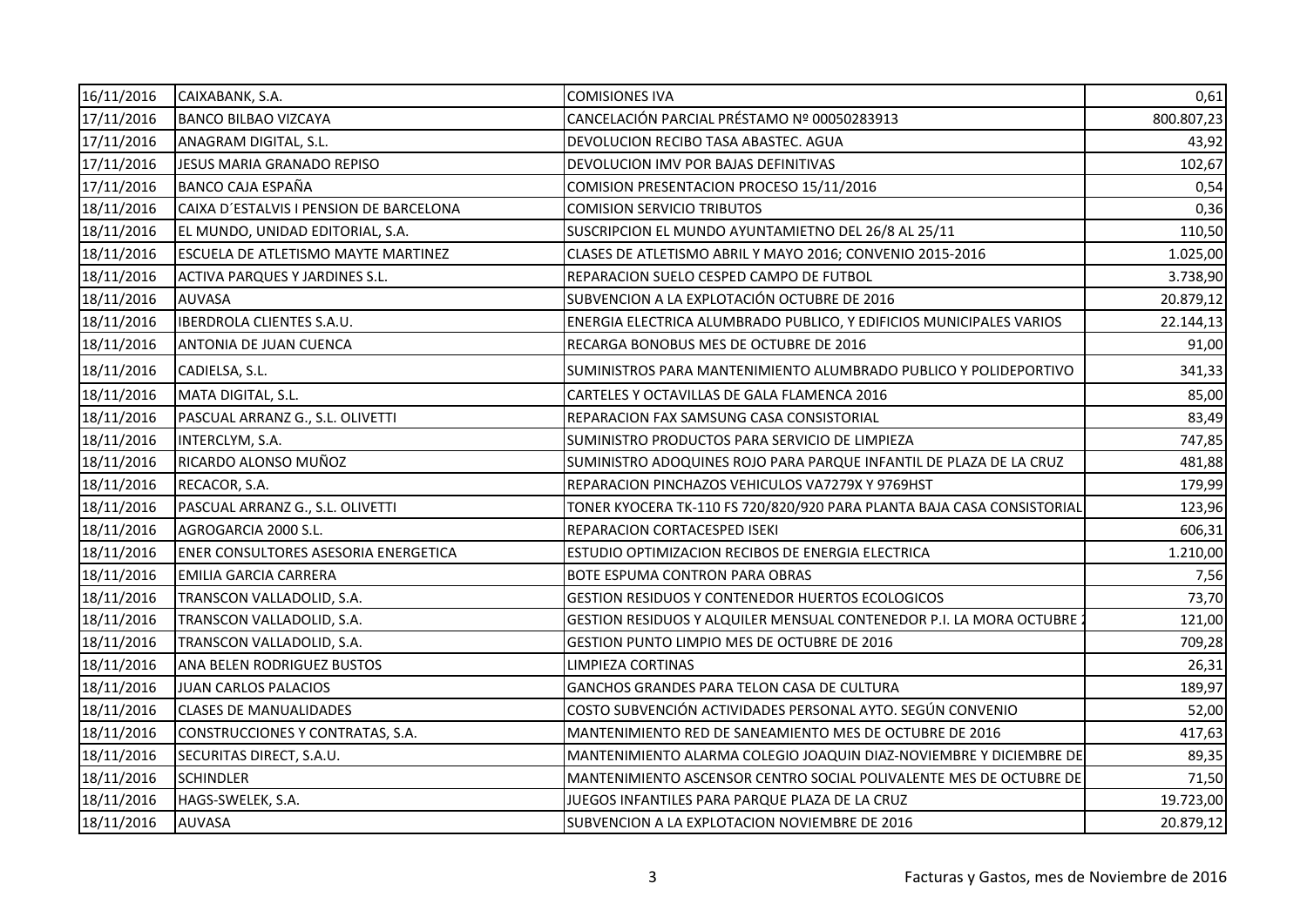| 18/11/2016 | <b>SCHINDLER</b>                               | MANTENIMIENTO ASCENSOR CASA DE CULTURA MES DE OCTUBRE DE 2016         | 233,12   |
|------------|------------------------------------------------|-----------------------------------------------------------------------|----------|
| 18/11/2016 | CERCAOLID, S.L.                                | MALLAS Y ALAMBRES PARA REPARACION VALLADOS COLEGIOS                   | 34,27    |
| 18/11/2016 | MESA FLORIAN YERAL (CLASES ZUMBE Y LATINOS)    | COSTO SUBVENCIÓN ACTIVIDADES PERSONAL AYTO. SEGÚN CONVENIO            | 371,22   |
| 18/11/2016 | ARIDOS SANZ, S.L.                              | SUMINISTRO DE ARIDO PARA HUERTOS ECOLOGICOS                           | 605,61   |
| 18/11/2016 | PEÑA FLAMENCA MELÓN DE ORO                     | CELEBRACION GALA FLAMENCA DIA 22.10.2016 EN CASA DE CULTURA           | 3.600,00 |
| 18/11/2016 | GARCIA CARRERA FELIX(PELICANO)                 | SUMINISTROS VARIOS DE FERRETERIA                                      | 657,84   |
| 18/11/2016 | DISCOMTES VALLADOLID, S.L.                     | SUMINISTRO GASOLEO A DE AUTOMOCION                                    | 962,92   |
| 18/11/2016 | ALKI-OLID, S.L.                                | ALQUILER MOTOSIERRA GASOLINA UN DIA                                   | 31,00    |
| 18/11/2016 | FLUME, S.L.                                    | ARQUETAS RIEGO Y MATERIALES PARA REPARACION FUGA                      | 196,89   |
| 18/11/2016 | COMERCIAL DE FUNDICION VALLISOLETANA           | MATERIALES PARA REPARACION FUGA C/ ERAS Y CAÑADA REAL DE SORIA        | 231,81   |
| 18/11/2016 | AUTO-REPUESTOS BARAJAS, S.L.                   | JUEGO PASTILLAS FRENOS DELANTERAS RENAULT DACIA                       | 31,18    |
| 18/11/2016 | <b>FORMESA</b>                                 | SUMINISTRO HIERRO EN BARRAS PARA TUTORES DE ARBOLES                   | 63,77    |
| 18/11/2016 | UTE PLANTA DE TRATAMIENTO DE VALLADOLID        | IMPUESTO SOBRE LA ELIMINACION DE RESIDUOS EN VERTEDERO DE FECHA 02/11 | 16,02    |
| 18/11/2016 | UTE PLANTA DE TRATAMIENTO DE VALLADOLID        | RECOGIDA SELECTIVA RESIDUOS MES DE OCTUBRE DE 2016                    | 93,02    |
| 18/11/2016 | ANA GONZALEZ MIGUEL (CLASES RESTAURACION)      | COSTO SUBVENCIÓN ACTIVIDADES PERSONAL AYTO. SEGÚN CONVENIO            | 90,00    |
| 18/11/2016 | GRUPO MIS POLLITOS, S.L.                       | GESTION ESCUELA INFANTIL MUNICIPAL GLORIA FUERTES MES 09 DE 2016      | 2.777,42 |
| 18/11/2016 | TECNICAS DE AHORRO ENERGETICO, S.L.            | MANTENIMIENTO APARATOS CLIMATIZACIÓN MES DE OCTUBRE DE 2016           | 598,95   |
| 18/11/2016 | TECNICAS DE AHORRO ENERGETICO, S.L.            | MANTENIMIENTOCLIMATIZACION CASA DE CULTURA OCTUBRE DE 2016            | 133,10   |
| 18/11/2016 | <b>ALCASA</b>                                  | PISTON Y GRIPO LAVABO PARA POLIDEPORTIVO                              | 127,57   |
| 18/11/2016 | SUMINISTROS INDUSTRIALES VALLADOLID, S.L.      | SUMINISTROS DE FERRETERIA PARA TRABAJOS VARIOS                        | 170,40   |
| 18/11/2016 | QUIMICOS LOS ABUELOS, S.L.                     | HIPOCLORITO SODICO PARA AGUA POTABLE                                  | 963,77   |
| 18/11/2016 | NUEVOS CLASTOS, S.L.                           | HORAS DE PALA CARGADORA Y DE MAQUINA MIXTA PARA HUERTOS ECOLOGICOS    | 907,50   |
| 18/11/2016 | <b>BLAPE RENTA, S.L.</b>                       | ALQUILER BRAZO TELESCOPICO DOS DIAS PARA CORTAR ARBOLES               | 447,70   |
| 18/11/2016 | FRANYAL, S.L.                                  | MANTENIMIENTO SECTOR 3 Y 4 MES DE OCTUBRE DE 2016                     | 2.096,93 |
| 18/11/2016 | CARPINTERIA J. TORICES, S.L.                   | BALDA MELAMINA PARA GUARDERIA GLORIA FUERTES                          | 55,66    |
| 18/11/2016 | CARPINTERIA J. TORICES, S.L.                   | REPARACION PUERTAS EN COLEGIO JOAQUIN DIAZ                            | 400,51   |
| 18/11/2016 | <b>MAPFRE VIDA</b>                             | ACCIDENTES COLECTIVOS PÓLIZA RIESGO DEL 29/10/16 AL 29/10/17          | 801,10   |
| 18/11/2016 | WOLTERS KLUWER ESPAÑA, S.A.                    | TRATADO DE CONTABILIDAD PUBLICA LOCAL -2ª EDICION                     | 124,80   |
| 18/11/2016 | <b>ESPECTACULOS DUERO S.L.</b>                 | SERVICIOS TECNICO SONIDO PARA GALA FLAMENCA OCTUBRE 2016              | 160,93   |
| 18/11/2016 | SOCIEDAD ESTATAL DE CORREOS Y TELEGRAFOS, S.A. | FACTURACION SERVICIO DE CORREOS MES DE OCTUBRE DE 2016                | 437,43   |
| 18/11/2016 | CADIELSA, S.L.                                 | SUMINISTROS PARA REPARARIONES VARIAS                                  | 453,13   |
| 18/11/2016 | INTERCLYM, S.A.                                | SUMINISTRO BOLSAS DE BASURA                                           | 138,30   |
| 18/11/2016 | INTERCLYM, S.A.                                | SUMINISTRO UTILES PARA SERVICIO DE LIMPIEZA                           | 257,58   |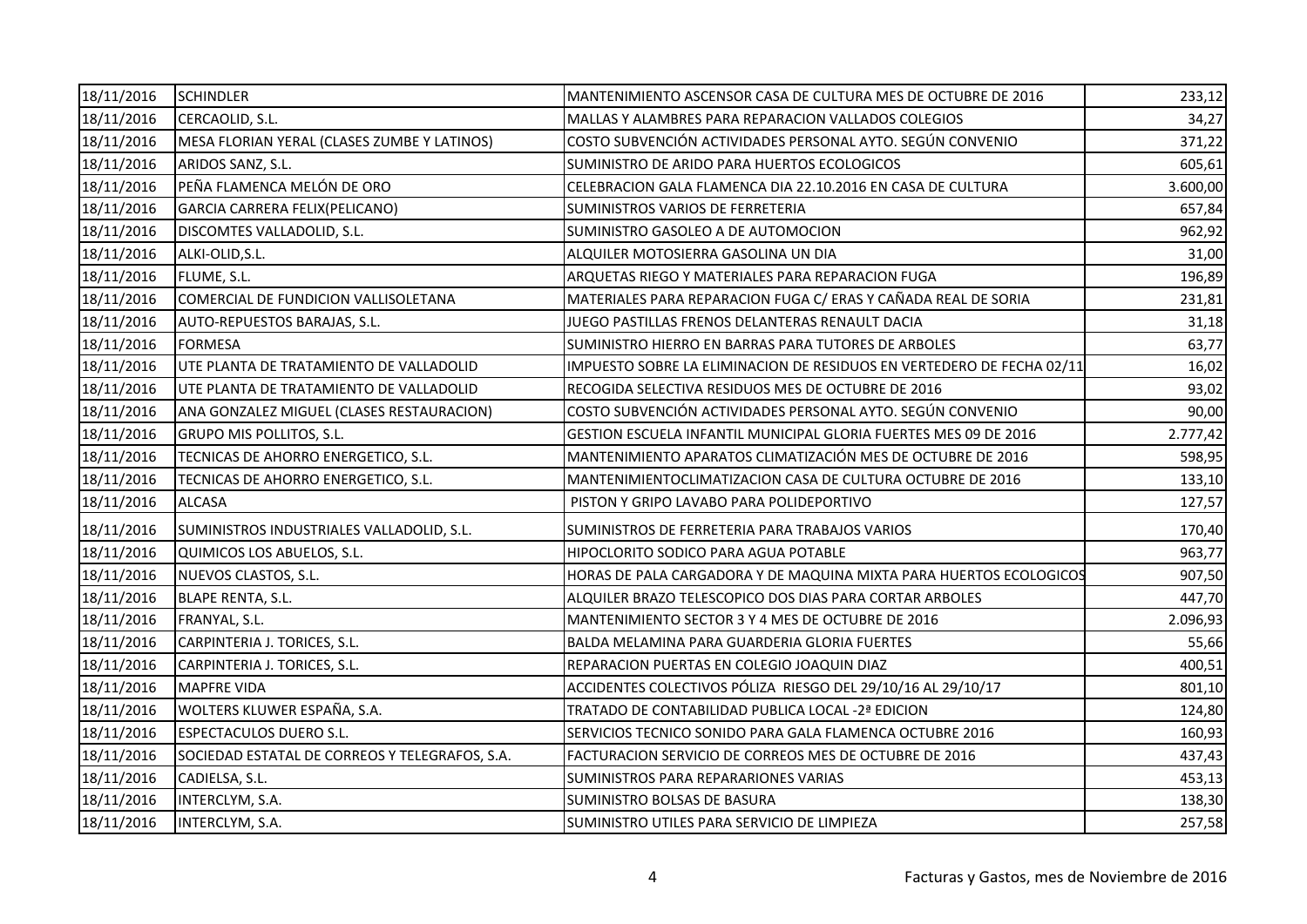| 18/11/2016 | HERMEX IBERICA S.L.                          | CAMAS APILABLES Y SABANAS BAJERAS PARA ESCUELA INFANTIL MUNICIPAL   | 477,83    |
|------------|----------------------------------------------|---------------------------------------------------------------------|-----------|
| 18/11/2016 | PASCUAL ARRANZ G., S.L. OLIVETTI             | FACTURACION COPIAS VARIAS MAQUINAS                                  | 295,45    |
| 18/11/2016 | RECICLA 2 RECOGIDA Y GESTION S.L.            | RECOGIDA CARTUCHOS PUNTO LIMPIO MES DE OCTUBRE DE 2016              | 55,76     |
| 18/11/2016 | <b>RECICLADOS PUCELANOS SL</b>               | RESIDUOS BIODEGRADABLES PODAS OCTUBRE DE 2016                       | 212,30    |
| 18/11/2016 | RICARDO ALONSO MUÑOZ                         | SUMINISTRO MATERIALES DE CONSTRUCCION PARA CEMENTERIO MUNICIPAL     | 39,32     |
| 18/11/2016 | <b>ISABEL GONZALEZ MARTOS</b>                | PUBLICACIONES, LIBROS Y VIDEOS PARA PIJ AÑO 2016                    | 2.224,56  |
| 18/11/2016 | AGUAS DE VALLADOLID, S.A.                    | SUMINISTRO AGUA MES DE OCTUBRE DE 2016                              | 24.704,59 |
| 18/11/2016 | TRAZADOS VIALES S.L.                         | REPINTADO MARCAS VIALES EN MUNICIPIO                                | 10.000,00 |
| 21/11/2016 | BANCO CAJA ESPAÑA                            | <b>COMICION TRANSFERENCIA</b>                                       | 1,50      |
| 21/11/2016 | ARAG S.E                                     | PRIMA SEGURO POLIZA NUM. 108888358 VENCIMIENTO 16/11/2016           | 665,16    |
| 22/11/2016 | <b>MEDIA MARKT</b>                           | ADQUISICION PANTALLA DE PROYECCION                                  | 139,00    |
| 22/11/2016 | BANCO CAJA ESPAÑA                            | AMORTIZACION PRESTAMO NUMERO 2108-4364-30-0533537912                | 1.377,58  |
| 23/11/2016 | TELEFONICA MOVILES ESPAÑA, S.A.              | TELEFONICA MOVIL PERIODO DEL 18.09 AL 17.10.2016                    | 635,25    |
| 23/11/2016 | <b>DIPUTACION PROVINCIAL DE VALLADOLID</b>   | PUBLICACIONES EN EL BOP                                             | 202,80    |
| 23/11/2016 | DIPUTACION PROVINCIAL DE VALLADOLID          | SERVICIO PRESTADO DOTACION PARA HOGUERA SAN JUAN 2016               | 180,67    |
| 24/11/2016 | NOMINAS FUNCIONARIOS                         | NOMINAS FUNCIONARIOS MES DE NOVIEMBRE                               | 23.034,79 |
| 24/11/2016 | NOMINAS CONCEJALES Y ALCALDE                 | NOMINAS CONCEJALES Y ALCALDE MES DE NOVIEMBRE                       | 4.003,16  |
| 24/11/2016 | NOMINAS LABORALES                            | NOMINAS LABORALES MES DE NOVIEMBRE                                  | 71.865,61 |
| 24/11/2016 | REGULARIZACIÓN NÓMINAS                       | NOMINA PAGADA DE MAS A DESCONTAR EN EL MES DE DICIEMBRE             | 61,86     |
| 25/11/2016 | EL MUNDO, UNIDAD EDITORIAL, S.A.             | SUSCRIPCION DIARIO EL MUNDO PARA CENTRO SOCIAL. 22/11/16 A 21/02/17 | 149,07    |
| 25/11/2016 | <b>ACREEDORES VARIOS</b>                     | DEVOLUCION PLUS-VALIA SENTENCIA 00201/2016                          | 1.620,60  |
| 25/11/2016 | DISTRIBUCIONES FROIZ, S.A.                   | PRODUCTOS PARA CARITASD DE PRIMERA NECESIDAD Y DE LIMPIEZA          | 386,37    |
| 29/11/2016 | AGENCIA ESTATAL DE ADMINISTRACIÓN TRIBUTARIA | PAGO EMBARGO NOMINAS PERSONAL LABORAL                               | 35,42     |
| 29/11/2016 | SECCION SINDICAL SEPPME DE VALLADOLID        | CUOTAS SINDICALES VIGILANTES MUNICIPALES MES DE NOVIEMBRE DE 2016   | 42,00     |
| 29/11/2016 | <b>BANCO CAJA ESPAÑA</b>                     | COMISION TRANSFERENCIA CUOTAS SINDICALES MES DE NOVIEMBRE DE 2016   | 3,00      |
| 29/11/2016 | CEPSA CARD, S.A.                             | SUMINISTRO GASOLINA MES DE OCTUBRE DE 2016                          | 360,24    |
| 29/11/2016 | IVIVA, S.L.                                  | COMPRESOR ELECTRICO MEDIANO PARA POLIDEPORTIVO                      | 112,76    |
| 29/11/2016 | <b>COVACE</b>                                | CERRAMIENTO EN ALUMINIO LACADO BLANCO COLEGIO Y LETRERO ZONA WIFI   | 4.821,85  |
| 29/11/2016 | MANCOMUNIDAD PINODUERO                       | LIQUIDACION CUOTAS ORDINARIAS MES DE NOVIEMBRE DE 2016              | 19.445,00 |
| 29/11/2016 | <b>VICMAN GESTION S.L.</b>                   | OBRA PARQUE PLAZA DE LA CRUZ                                        | 17.869,64 |
| 29/11/2016 | CERAMICA ZARATAN S.A.                        | RESIDUOS BIODEGRADABLES PODAS MES DE OCTUBRE DE 2016                | 192,50    |
| 29/11/2016 | ALBERTO ALONSO ZUMEL                         | ENSAYOS, CONCIERTOS Y CLASES PARA LA BANDA MUNICIPAL DE MUSICA      | 7.250,00  |
| 29/11/2016 | <b>ANTONIA DE JUAN CUENCA</b>                | RECARGA BONOBUS MES DE NOVIEMBRE DE 2016                            | 91,00     |